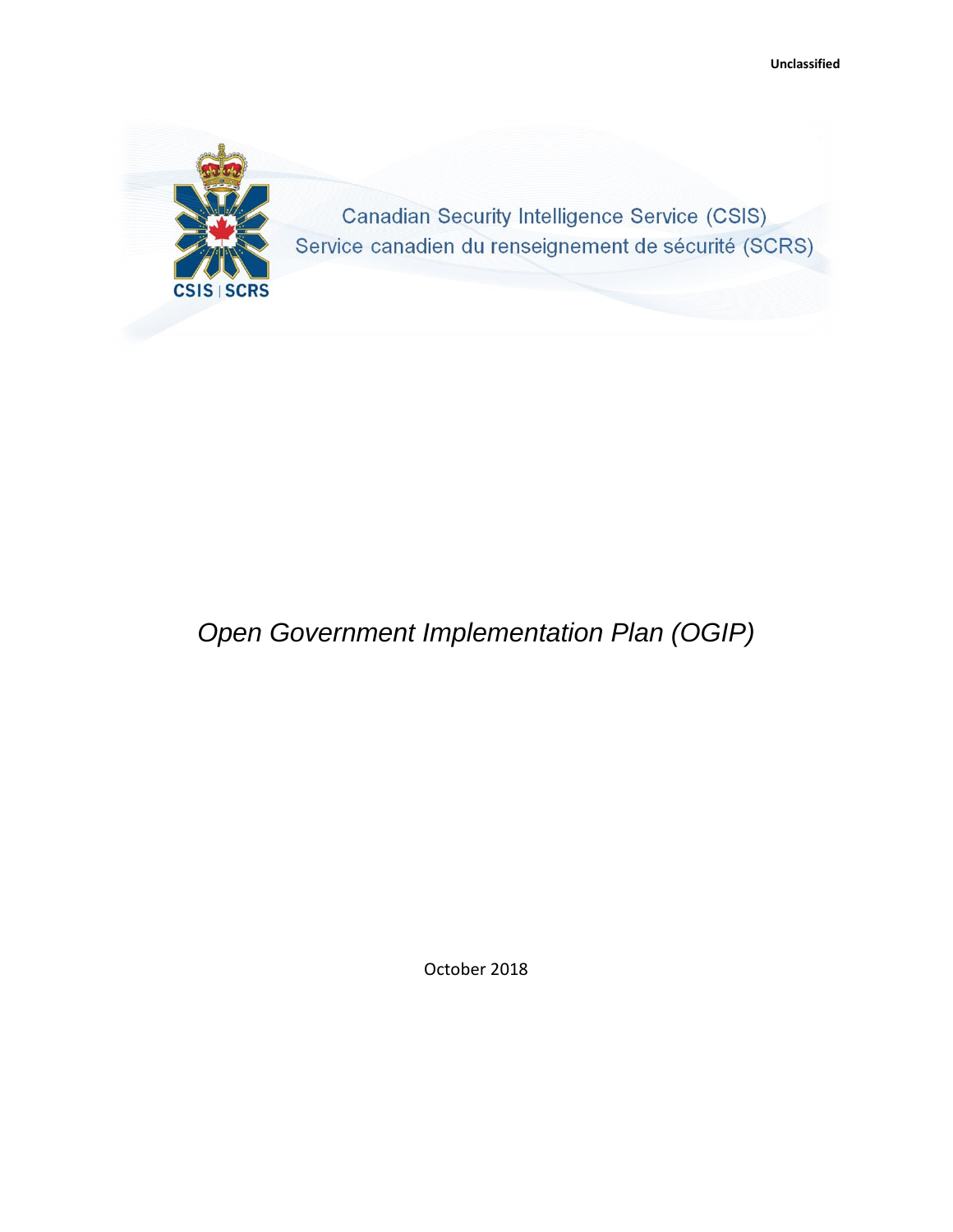# **Table of Contents**

| 5. |  |  |
|----|--|--|
|    |  |  |
|    |  |  |
|    |  |  |
|    |  |  |
|    |  |  |
|    |  |  |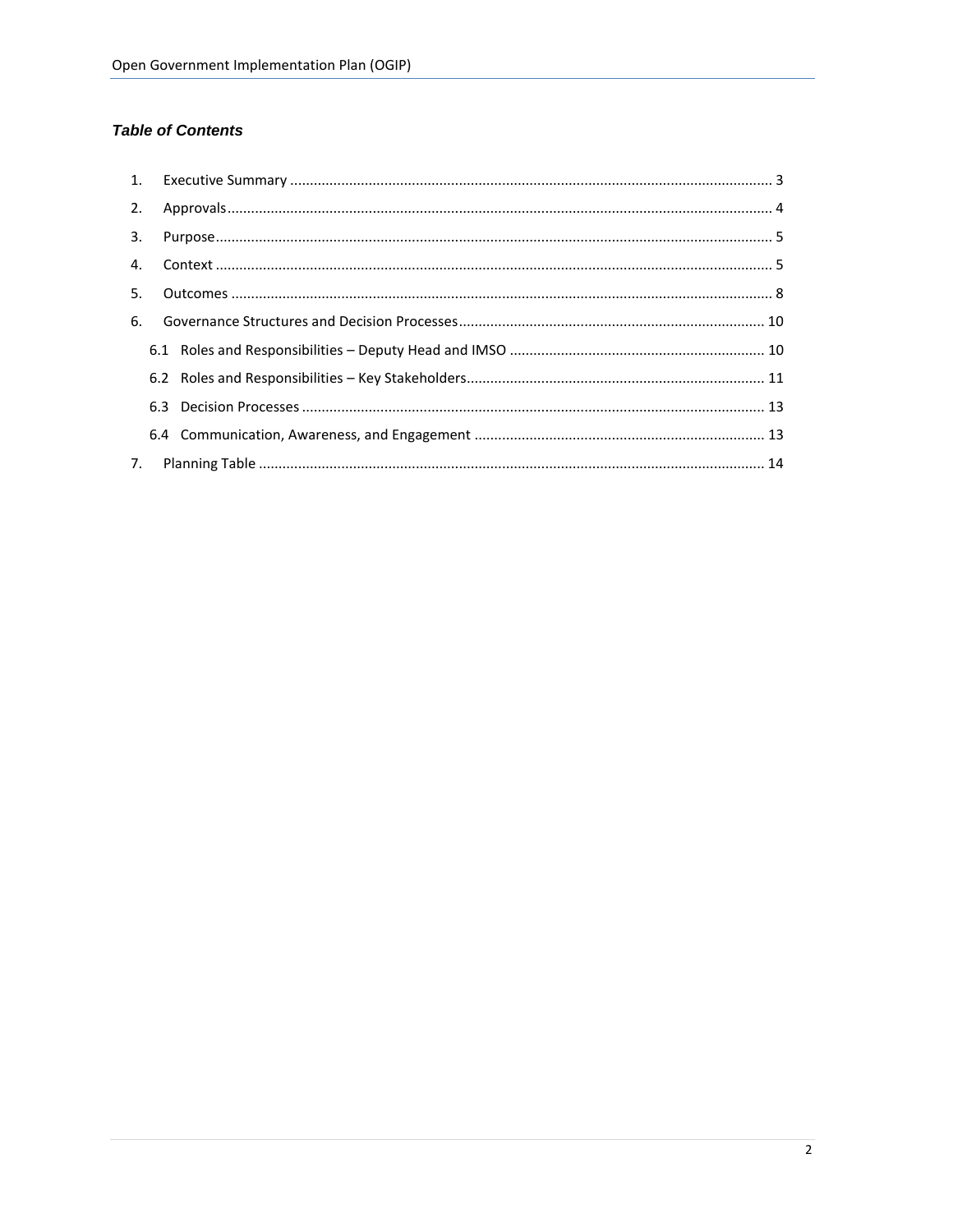# <span id="page-2-0"></span>**1.** *Executive Summary*

Canada has a longstanding commitment to openness and accountability as a cornerstone of a strong, modern democracy. From the passing of access to information legislation over 30 years ago to current open government and proactive disclosure activities, the Government of Canada has worked to ensure transparency on federal operations to enable Canadians to hold their government accountable. The commitments included in Canada's Action Plan on Open Government 2014-16 will further the progress on the delivery of transparent and accountable programs and services focused on the needs of Canadians.

The proactive release of data and information is the starting point for all other open government activity. Accordingly, the Government of Canada has firmly established an "open by default" position in its mandatory policy framework by issuing the *Directive on Open Government*.

The *Directive on Open Government* states that all data and information resources of business value held by Government of Canada departments are to be released subject to valid exceptions, such as ownership, security, privacy, and confidentiality, **as determined by each Department**.

CSIS is a security intelligence organization that reviews and produces very sensitive and highly classified information. CSIS is fully committed to participating in the implementation of the Open Government Information Plan in support of the *Directive on Open Government*. As such, CSIS will conduct an annual rigorous analysis and assessment of all its data and information resources of business value (D&IRBVs) to make a determination of which D&IRBVs can be released. However, due to restrictions associated with security, privacy, confidentiality and ownership, CSIS does not expect to be able to release a large majority of the information and data resources it collects, generates and maintains. It should be noted that CSIS, at present, already releases its public information/data (i.e., unclassified documents as well as publications created for public consumption) via the CSIS web site, GoC's Info Source web site, Treasury Board web site, and the Open Government Portal (since Sep 2016). CSIS, in working with Library and Archives Canada (LAC), identified an interim mutually-agreeable solution for the release of CSIS' information of enduring value that is transferred to LAC. Future discussions will take place with LAC, on an annual basis, to identify a permanent moving forward mutually-agreeable solution.

With engagement of organizational stakeholders, CSIS will ensure the delivery of all identified OGIP milestones. This will result in CSIS successfully implementing the OGIP and achieving full compliance with the *Directive on Open Government* by March 31, 2020.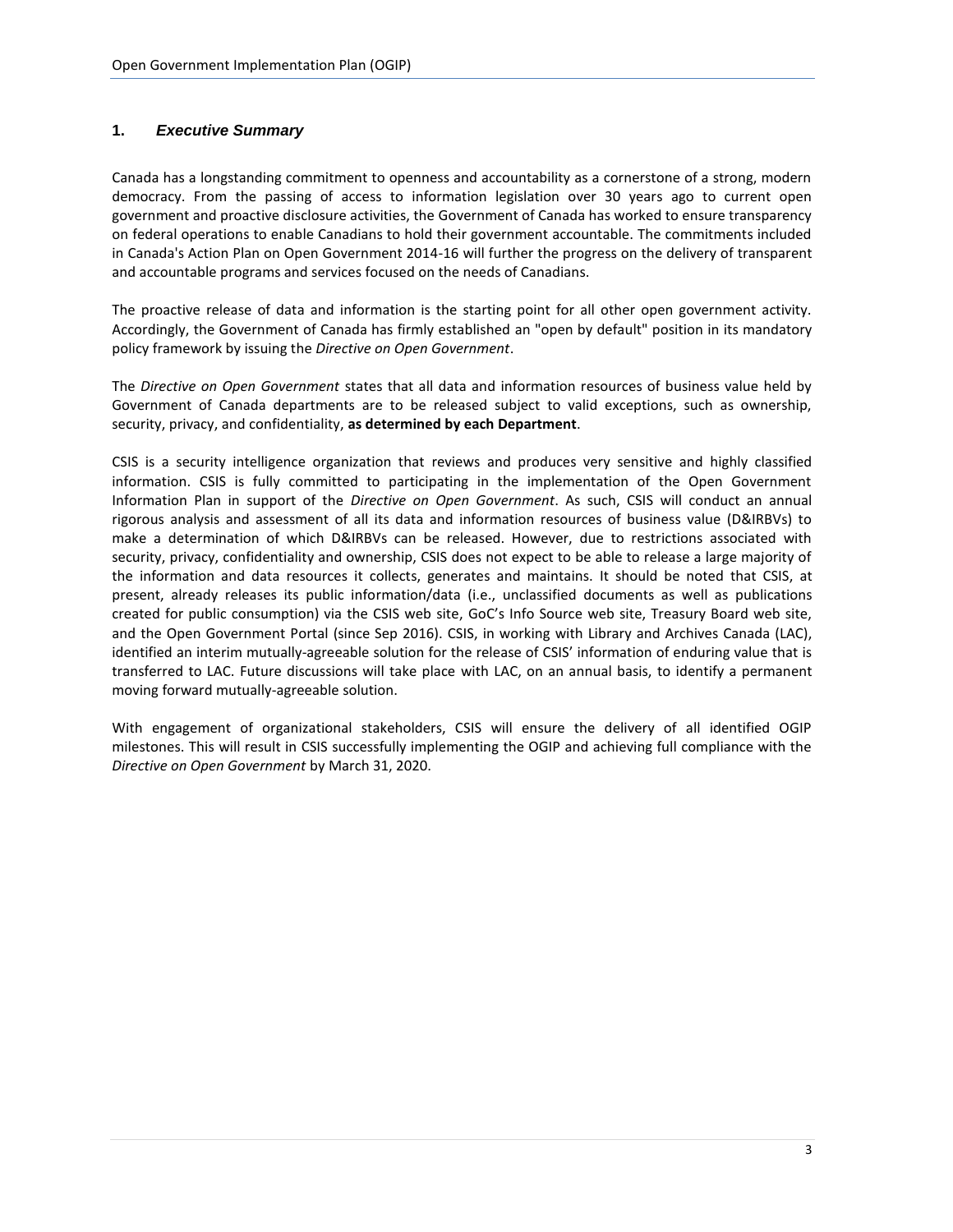# <span id="page-3-0"></span>**2.** *Approvals*

Signed 2018-10-22

\_\_\_\_\_\_\_\_\_\_\_\_\_\_\_\_\_\_\_\_\_\_\_\_\_\_\_\_\_\_\_\_\_\_\_\_\_\_\_\_\_\_\_\_\_\_\_\_\_\_\_ \_\_\_\_\_\_\_\_\_\_\_\_\_\_\_\_\_\_\_\_\_\_\_\_\_

<span id="page-3-1"></span>**Name Date** *Richard McDonald* Information Management Senior Official Chief Information Officer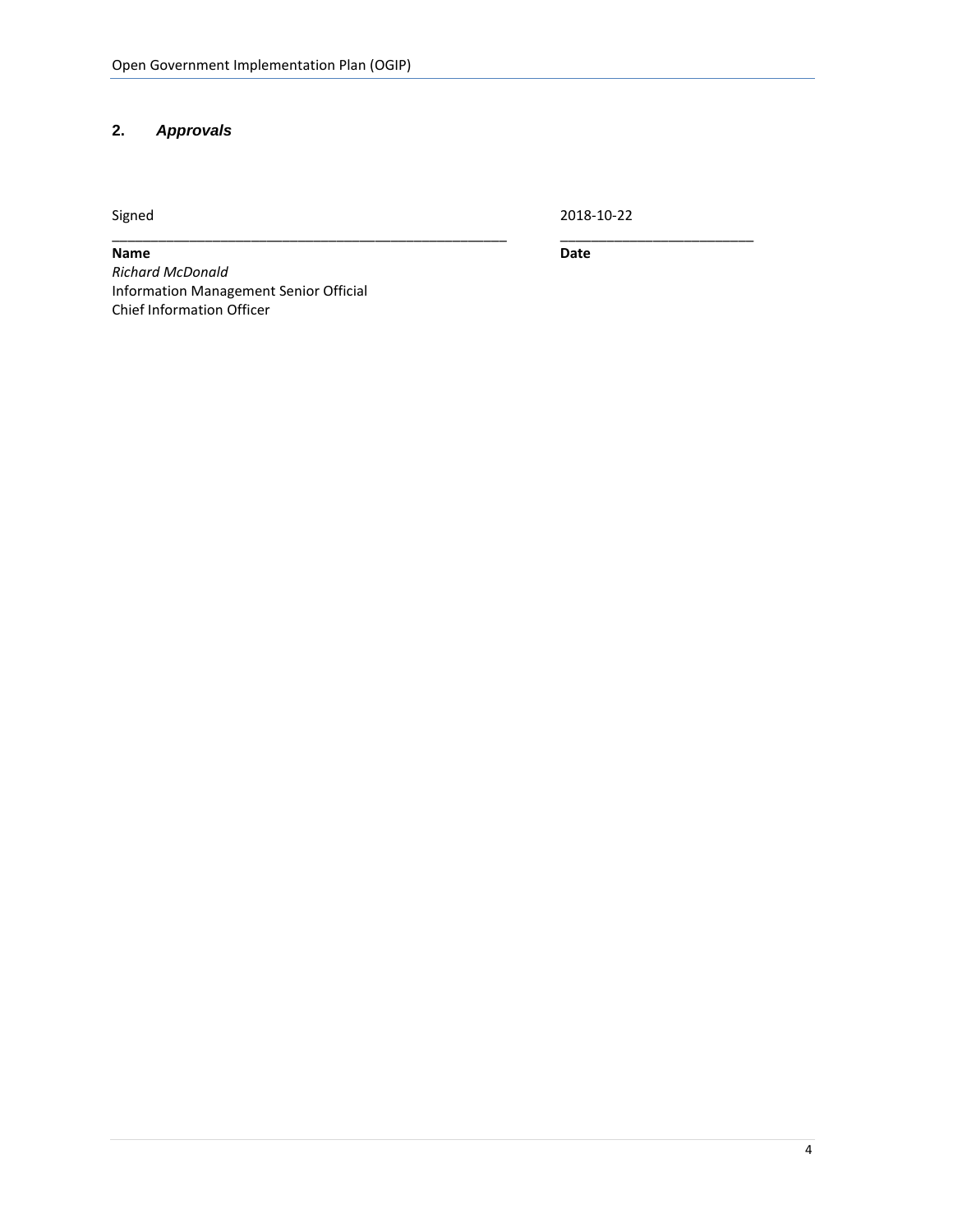# **3.** *Purpose*

This document describes CSIS' plan to complete activities and deliverables aligned to the requirements of the *Directive on Open Government*, in order to achieve full compliance by the March 31, 2020 implementation deadline.

The objective of the Directive is to maximize the release of government information and data of business value to support transparency, accountability, citizen engagement, and socio-economic benefits through reuse, subject to applicable restrictions associated with privacy, confidentiality, and security. (*Directive on Open Government*, Section 5.1)

The expected results of the *Directive on Open Government* (Section 5.2) are that Canadians are able to find and use Government of Canada information and data:

- to support accountability;
- to facilitate value-added analysis;
- to drive socio-economic benefits through reuse; and,
- to support meaningful engagement with their government.

# <span id="page-4-0"></span>**4.** *Context*

#### **4.1 CSIS' Mandate, Mission, Vision, Role**

#### **4.1.1 Mandate**

CSIS collects and analyzes information and security intelligence from across the country and abroad, and reports to and advises the Government of Canada on national security issues and activities that threaten the security of Canada. CSIS also provides security assessments to all federal departments and agencies, with the exception of the Royal Canadian Mounted Police (RCMP).

#### **4.1.2 Mission**

The people of CSIS are dedicated to the protection of Canada's national security interests and the safety of Canadians.

The Service's role of providing timely information, analysis and advice to government decision-makers is vital to Canada's security. In carrying out this role, the men and women of CSIS are committed to the values and best interests of Canada and its citizens.

#### **4.1.3 Vision**

The fundamental goal of CSIS is to be an outstanding national intelligence organization dedicated to serving the people of Canada, through its Government, with effectiveness and integrity. This vision is achieved by CSIS employees who are guided by the principles of excellence, integrity and respect for the rights of all.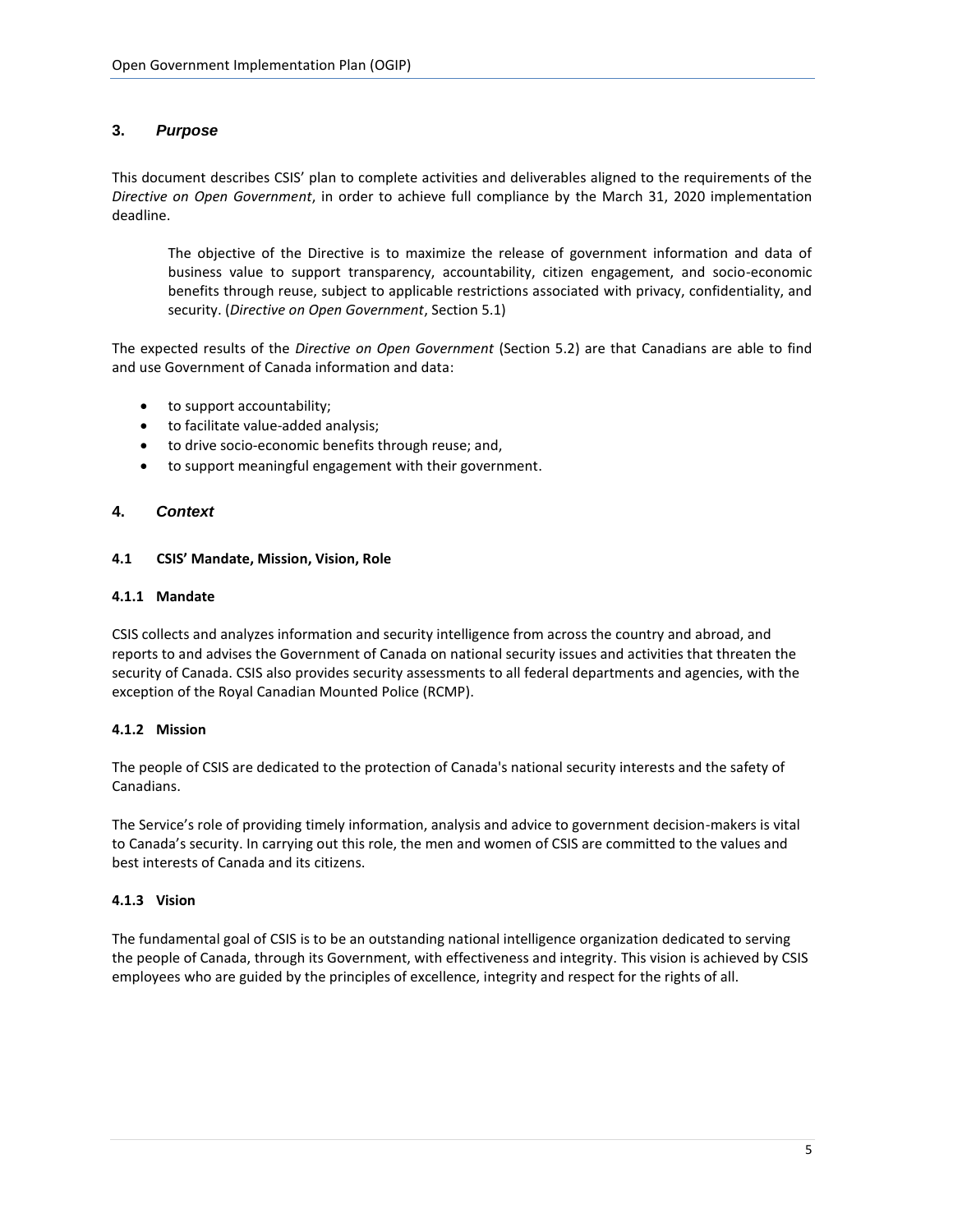# **4.1.4 Role**

CSIS is at the forefront of Canada's national security establishment, employing some of the country's most dedicated and capable men and women.

The Service's role is to investigate activities suspected of constituting threats to the security of Canada, and to report on these to the Government of Canada. CSIS may also take measures to reduce threats to the security of Canada in accordance with well-defined legal requirements and Ministerial Direction.

# **4.2 CSIS' Priorities**

CSIS collects and analyzes threat-related information, through various collection methods, which is typically disseminated to government partners though intelligence reports and other intelligence products. CSIS' programs are proactive and pre-emptive and our priorities are reviewed on an ongoing basis to ensure they reflect the current threat environment.

CSIS' priorities include:

- Terrorism
- Weapons of Mass Destruction
- Espionage and Foreign Interference
- Cybersecurity and Critical Infrastructure Protection
- Security Screening

Countering terrorist violence is currently the top priority for CSIS. Terrorism, which has become a global phenomenon, is a very real threat to our national security. CSIS strives to prevent terrorist acts from being planned in Canada, from occurring on Canadian territory and from affecting Canadian citizens and assets abroad.

#### **4.3 CSIS' Infrastructure**

#### **4.3.1 CSIS' Domestic Distribution and Cooperation**

CSIS, as a true national service, is geographically dispersed across Canada. The CSIS National Headquarters is located in Ottawa and CSIS has regional and district offices located in various provinces and cities across Canada.

This geographic configuration allows the Service to closely liaise with its numerous federal, provincial and municipal partners on security issues of mutual interest.

Additionally, CSIS has several Airport District Offices in Canada. These offices support aviation security, and assist Immigration, Refugees and Citizenship Canada (IRCC) and Canada Border Services Agency (CBSA) on national security issues. The CSIS Airport District Offices also provide information to their respective CSIS Regional Offices and to CSIS Headquarters, and liaise with other federal government departments and agencies that have a presence within Canada's airports.

CSIS continues to share information on security issues with a wide variety of domestic partners. A key component of CSIS cooperation with its domestic partners remains the production and dissemination of intelligence reports and assessments such as those drafted by the Service's Intelligence Assessments Branch and Canada's Integrated Terrorism Assessment Centre, which is housed within CSIS headquarters.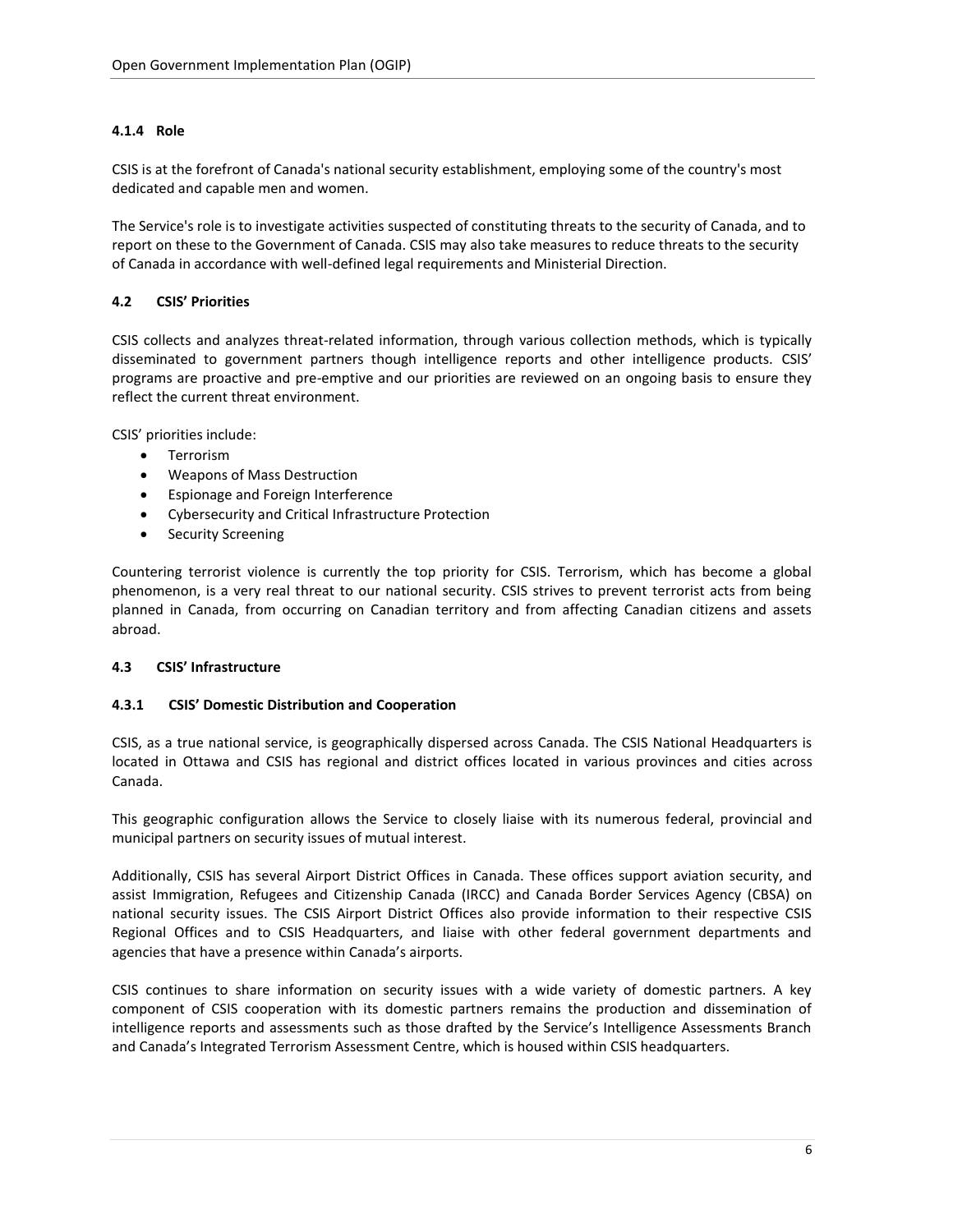#### **4.3.2 Foreign Operations and International Cooperation**

CSIS has officers stationed in cities and capitals around the world. Their primary function is to collect and, where appropriate, share security intelligence information related to threats to Canada, its interests and its allies with partner agencies. CSIS officers stationed abroad also provide security screening support to IRCC offices and to the security programs of Global Affairs Canada (GAC).

Canada is a global entity with interests and equities at risk from terrorism, criminality and hostile intelligence agencies. The international mosaic which helps sustain Canada as a strong, healthy nation has, at times, revealed direct associations between international terrorist groups and Canadian-based citizens and residents. These represent national security concerns which require an international response, both in terms of information sharing and collection of intelligence outside of Canada. CSIS is positioned and committed to pursuing its mandate to collect security intelligence, in Canada or overseas, in support of protecting Canadians, Canadian interests and the interests of our international partners.

#### **4.4 CSIS' Legislation**

The *CSIS Act* (1984) provides the legislative foundation for the CSIS mandate, outlines CSIS roles and responsibilities, confers specific powers and imposes constraints, and sets the framework for democratic control and accountability for Canada's security intelligence service.

Other legislation related to security intelligence include the following:

- **•** Immigration and Refugee Protection Act
- Anti-terrorism Act
- Security of Information Act (SOIA)
- Public Safety Act

#### **4.5 CSIS' Accountability and Review**

CSIS is one of the most open and accountable security organizations in the world. This is achieved through a system of control and review mechanisms and processes, prescribed by the *CSIS Act*, that include the following:

- **Minister of Public Safety Canada:** The Minister is responsible to Parliament for CSIS as a whole and for its general direction. CSIS is guided by the Minister of Public Safety; however, CSIS is excluded from Shared Services Canada.
- **Deputy Minister of Public Safety Canada:** The Deputy Minister provides advice to the Minister on general direction to CSIS, and monitors how CSIS implements this direction.
- **Director of CSIS:** The Director of CSIS is accountable to the Minister for the management and control of CSIS.
- **Security Intelligence Review Committee (SIRC):** SIRC is responsible for reviewing how CSIS performs its functions, and investigates complaints against CSIS. SIRC informs the Minister of Public Safety of its investigation findings on an ongoing basis, and produces an annual report that is tabled by the Minister in Parliament.
- **Federal Court:** The power to authorize intrusive investigation techniques rests solely with the Federal Court of Canada.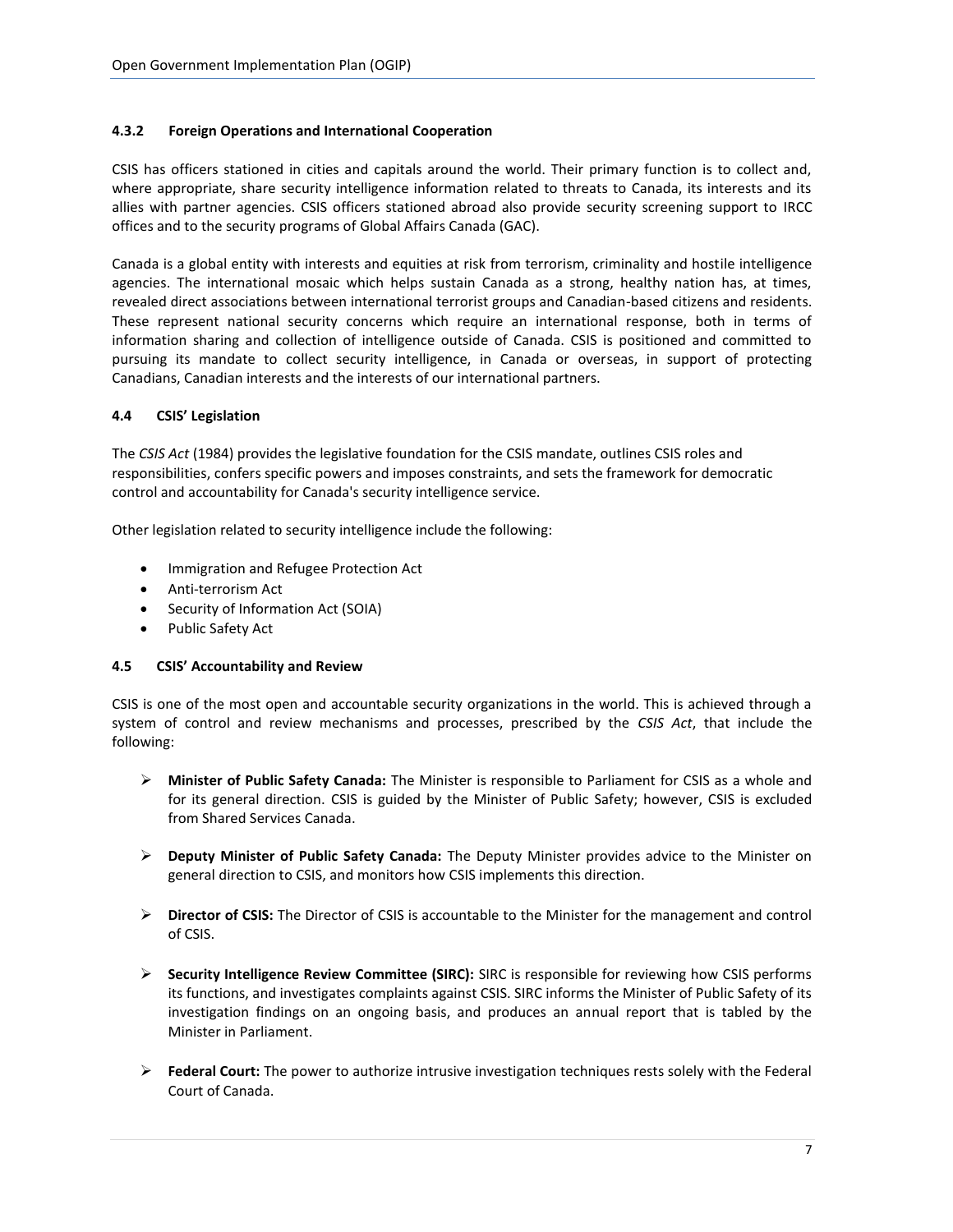**Public Reporting:** CSIS provides information to Parliament and the public through the Minister's *Annual Statement on National Security* and the *CSIS Public Report*. These documents provide Canadians with an assessment of the current security intelligence environment and detail the government's efforts to ensure national security. More specifically, the *CSIS Public Report* is aimed at increasing awareness of CSIS's functions and the processes it employs, and dispelling some of the myths surrounding security intelligence work.

# **4.6 CSIS' Challenges and Opportunities**

CSIS, being in the security intelligence business, deals with and produces very sensitive and highly classified information. Open disclosure of this information (under the auspices of the *Directive on Open Government*) would result in serious injuries and/or security risks to Canada, Canadians and GoC, and could compromise the way CSIS carries out its business to fulfill its mandate.

In the course of executing the Open Government Implementation Plan, CSIS will be challenged with identifying the information that can be "openly" released and made available. On one hand, due to restrictions associated with security, privacy, confidentiality and ownership, CSIS does not expect to be able to release a large majority of its information and data resources it collects, generates and maintains. On the other hand, CSIS already has and continues to make public information/data available in the public domain via the CSIS web site, GoC's Info Source web site, Treasury Board web site, and the Open Government Portal (since Sep 2016). Apart from this, CSIS' opportunity for further information/data release is dependent on CSIS finding (via the annual analysis/assessment process) other information/data (if any) that can be made available publicly.

CSIS is committed to participating in the implementation of the *Directive on Open Government* by:

- Conducting a thorough analysis of all its Data and Information Resources of Business Value (D&IRBVs) to identify those that could be released and made available.
- Making all identified Data and Information resources that are eligible for release available via the Open Government Portal.

# <span id="page-7-0"></span>**5.** *Outcomes*

CSIS' implementation process for the OGIP will be as follows:

- a. Create and annually update an Inventory Report of CSIS' D&IRBVs organized by Corporate Information Category (i.e., high level categories of information based on business functions of the organization).
- b. Consult with key stakeholders corresponding to each Corporate Information Category to confirm the list of D&IRBVs and to recommend the D&IRBVs that are releasable and not releasable (along with justifications for non-release from an Open Government Exception Criteria perspective [as provided by Treasury Board], applicable exemptions under the Access to Information and Privacy acts, and any other justifications based on legal, policy, security or other identified requirements/risks).
- c. Create and annually update a Business Owners' Open Government report (separate from the Inventory report) that includes a high level description of the D&IRBVs that are contained within the Corporate Information Category, the recommendations for release and non-release (supported by rationale from organizational stakeholders) and the identification of business owners (at CSIS' Senior Executive Committee level) for each Corporate Information Category.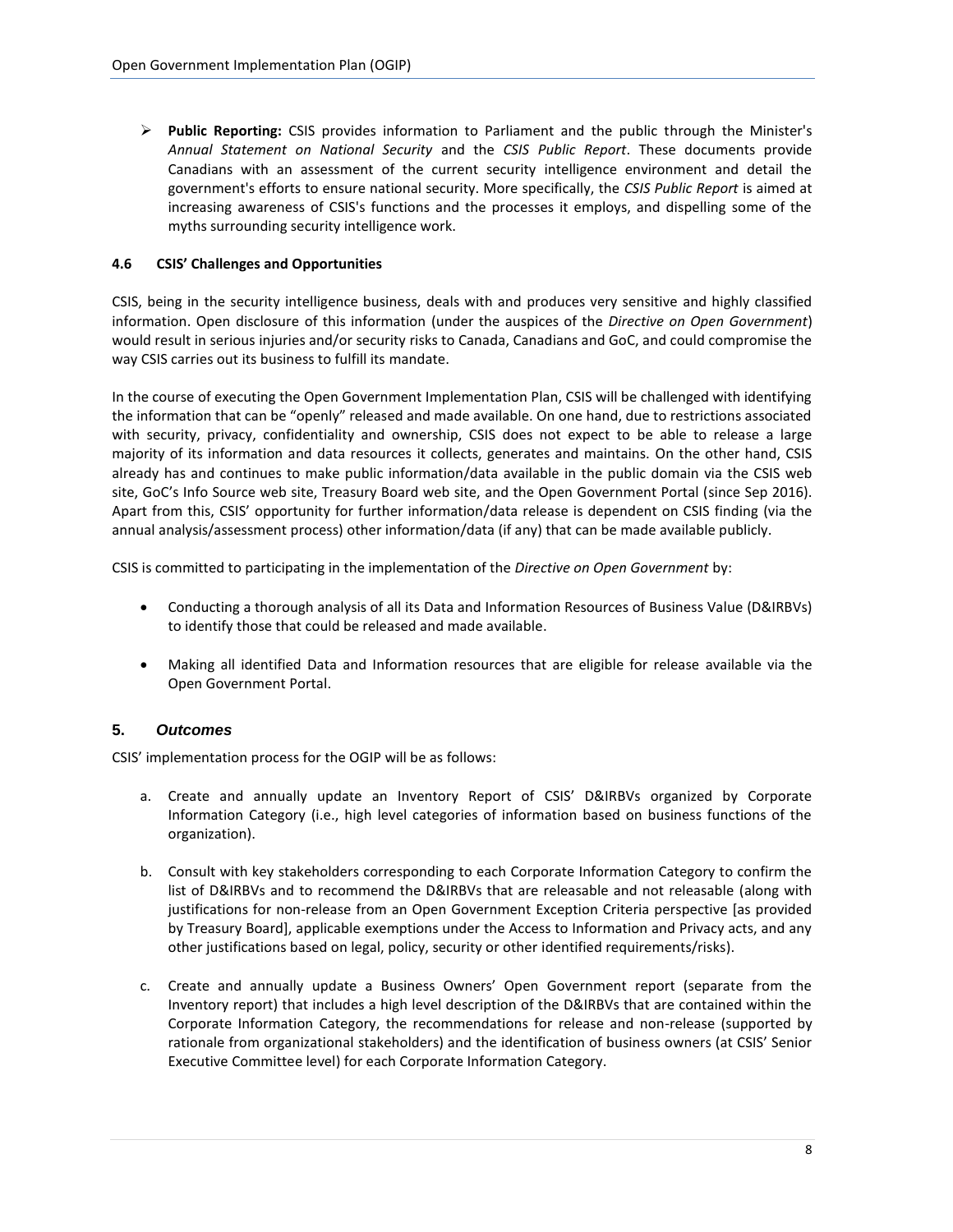- d. Consult with business owners to review the recommendations and make a final determination of whether the D&IRBVs can be released. Business owners will provide their approval/signature with any required updates to recommendations/justifications based on their discussions with organizational stakeholders. This will be followed by a final review, amendments (as required) and approval/signature by IMSO.
- e. All new D&IRBVs introduced in the organization will progress through analysis and consultation phases as described above.
- f. All D&IRBVs identified and approved for release will be prioritized and a timeline/plan will be established for their release on the Open Government Portal. Updates to the prioritized list and timeline/plans will be made annually to include newly identified D&IRBVs that have been approved for release. The prioritized list and timeline/plan will be approved by DG IM and IMSO on an annual basis.
- g. All D&IRBVs ready for publishing will be assessed and massaged or transformed (as required) via assistance received from various branches including Information Technology Solutions and Services, Communications, Internal Security, and ATIP to ensure that the D&IRBVs for release are in accessible and reusable formats.
- h. The final publishing of identified and approved D&IRBVs to the Open Government Portal will be completed by the Communications Branch.

CSIS, in working with Library and Archives Canada (LAC), identified an interim solution for the release of CSIS' information of enduring value that is transferred to LAC. Future discussions will take place annually with LAC to jointly identify a permanent solution.

The ultimate outcome of the above-mentioned approach is that CSIS will meet the OGIP requirements stated in Section 6 of the *Directive on Open Government* as follows:

- 6.1 CSIS will maximize the release of its D&IRBVs via an analysis and consultation process;
- 6.2 CSIS will ensure that all identified and approved D&IRBVs are released in accessible and reusable formats via an assessment and assistance obtained from various CSIS branches including Information Technology Solutions and Services, Communications, Internal Security and ATIP;
- 6.3 The inventory of CSIS' D&IRBVs will continue to be enhanced and maintained along with determining their eligibility and priority for release (via the analysis and consultation process);
- 6.4 The OGIP will be implemented and updated on an annual basis;
- 6.5 CSIS will ensure regular implementation of any mutually-agreeable solution (interim or permanent) established between CSIS and LAC;
- 6.6 CSIS will ensure that all open government requirements in sections 6.1 to 6.5 of the *Directive on Open Government* will be integrated in any new plans for procuring, developing, or modernizing departmental information applications, systems, or solutions in support of the delivery of its programs and services.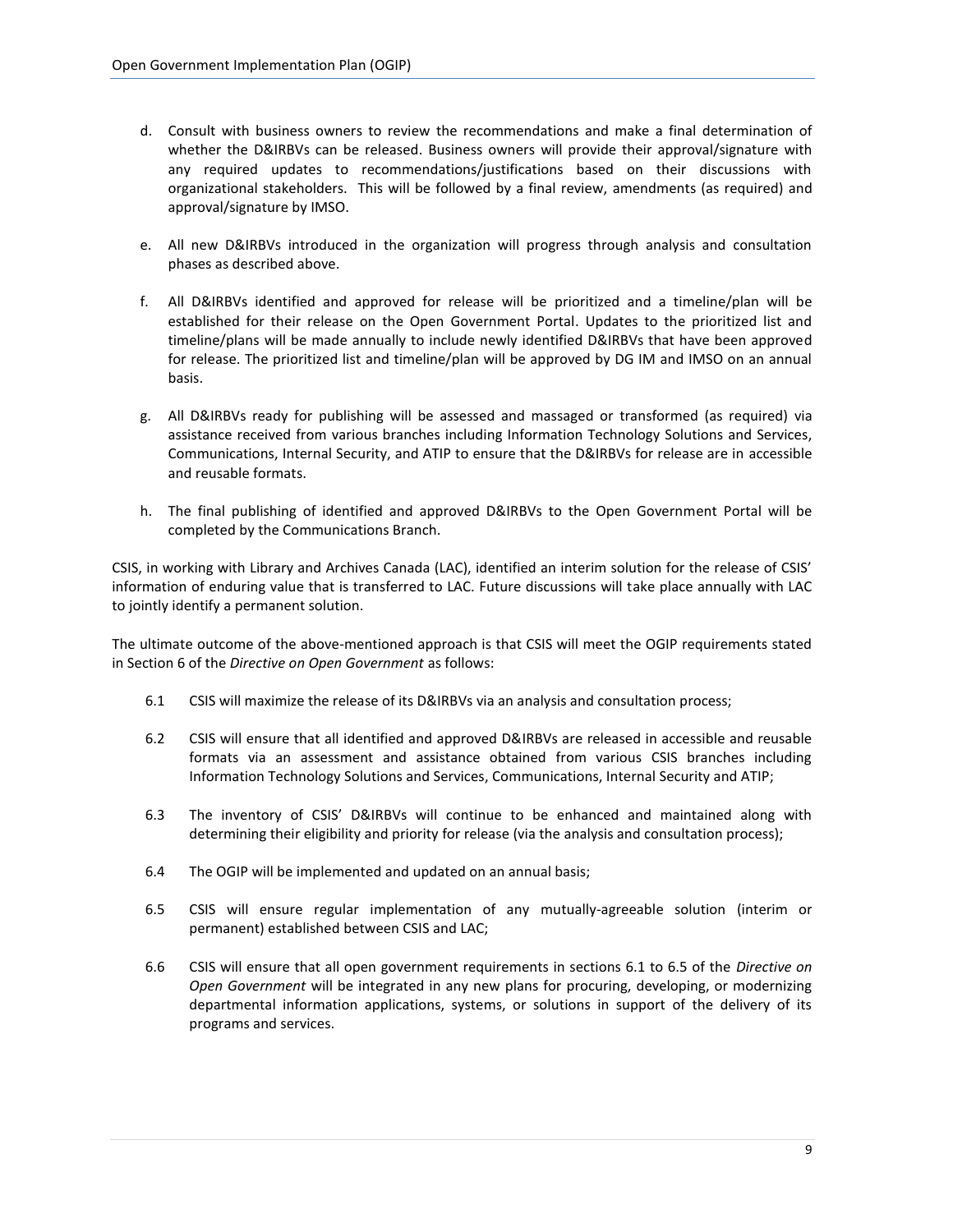With the above, CSIS is committed to maximizing the volume of D&IRBVs accessible to Canadians while continuing to apply all the applicable restrictions associated with ownership, privacy, confidentiality and security. This will:

- optimize the value and reusability of CSIS' data and information;
- support accountability by increasing the transparency of the institution's decision-making process; and
- facilitate Canadian's access to shareable CSIS data and information.

# <span id="page-9-0"></span>**6.** *Governance Structures and Decision Processes*

The following sub-sections describe the governance structures and decision processes that support open government and how those responsibilities are delegated and fulfilled within the institution.

#### <span id="page-9-1"></span>**6.1 Roles and Responsibilities – Deputy Head and Information Management Senior Official (IMSO)**

The governance of the CSIS' Open Government Implementation Plan (OGIP) is informed by the responsibilities identified for the Information Management Senior Official (IMSO) and Deputy Head (DH) in sections 6 (Requirements), 7 (Monitoring and Reporting Requirements), and 8 (Consequences) of the *Directive on Open Government*.

<span id="page-9-2"></span>

| Role        | <b>OG Responsibilities</b>                                                                                                                                                                                                                                                                              |  |  |
|-------------|---------------------------------------------------------------------------------------------------------------------------------------------------------------------------------------------------------------------------------------------------------------------------------------------------------|--|--|
| Deputy Head | Approval of the CSIS OGIP $(1st$ year only);                                                                                                                                                                                                                                                            |  |  |
|             | Reinforce and ensure organization engagement and commitment to<br>$\bullet$<br>fulfillment of Open Government obligations.                                                                                                                                                                              |  |  |
| IMSO (CIO)  | Oversee the creation, annual update and implementation of the OGIP;                                                                                                                                                                                                                                     |  |  |
|             | Review and approve the CSIS OGIP annually;<br>$\bullet$                                                                                                                                                                                                                                                 |  |  |
|             | Ensure and oversee organization engagement and commitment to<br>$\bullet$<br>fulfillment of Open Government obligations;                                                                                                                                                                                |  |  |
|             | Oversee compliance with the Directive on Open Government as per Section<br>$\bullet$<br>6 (Requirements) and Section 7 (Monitoring and Reporting Requirements);                                                                                                                                         |  |  |
|             | Provide approvals for the D&IRBVs determination (release or not release)<br>$\bullet$<br>made by business owners;                                                                                                                                                                                       |  |  |
|             | Provide approvals for the prioritized list of releasable D&IRBVs and the<br>$\bullet$<br>associated timeline/plan for their release on the Open Government Portal.                                                                                                                                      |  |  |
|             | In accordance with Section 8 (Consequences), take corrective measures for<br>non-compliance with implementing the requirements of this directive.<br>Update the Deputy Head (as required) regarding situations of non-<br>compliance to the Directive and the corrective measures being<br>implemented. |  |  |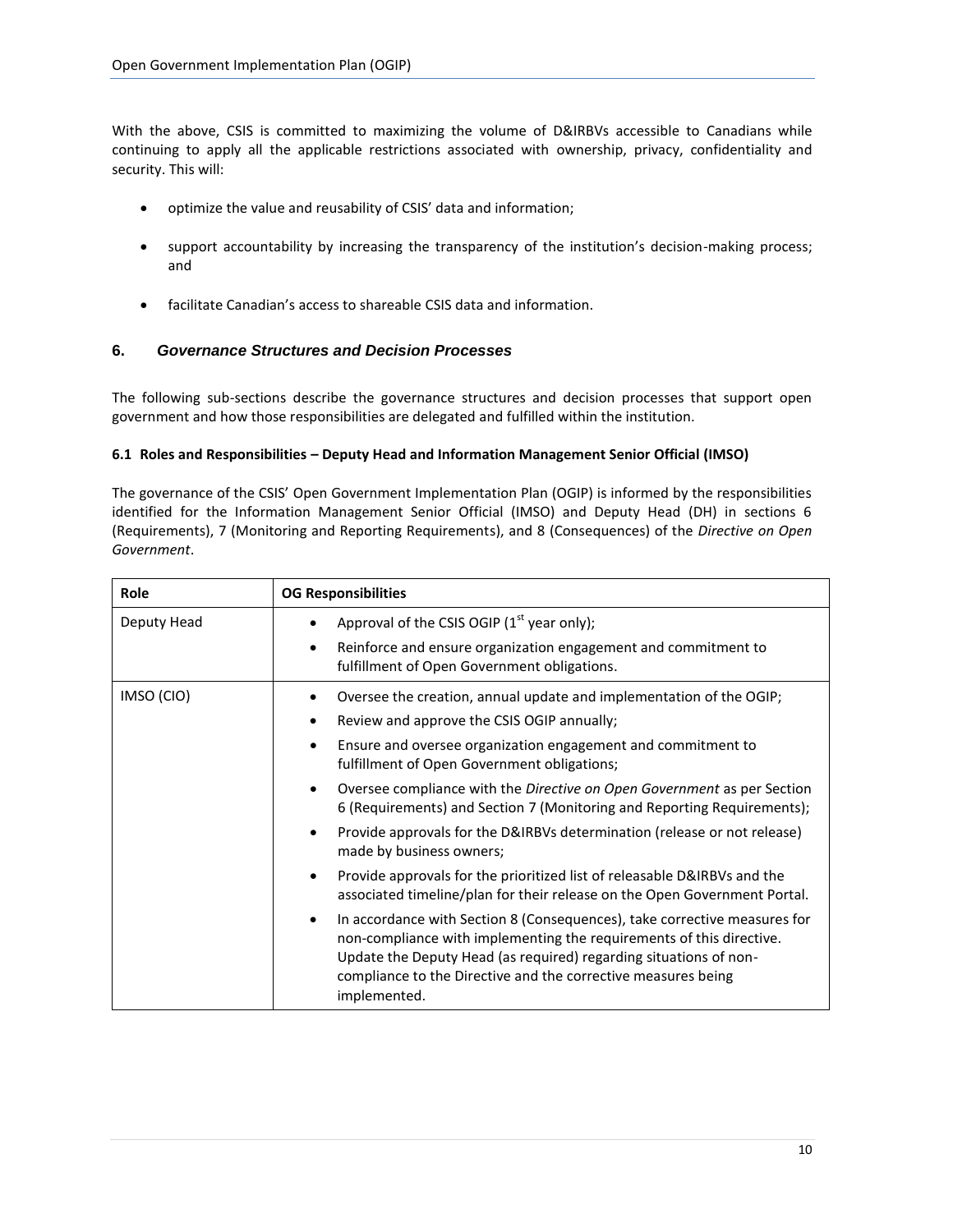|  |  |  |  |  | 6.2 Roles and Responsibilities - Key Stakeholders |
|--|--|--|--|--|---------------------------------------------------|
|--|--|--|--|--|---------------------------------------------------|

| Role                                                      | <b>OG Responsibilities</b>                                                                                                                                                                                                                                                                                                                                                                                                                                                                                                                                                                                                                                                                                                                                                                                                                                                                                                                                                                                                                                                                                                                                                                                                                                                                                                                                                                                                                                                                                                                                                                                                                                                       |
|-----------------------------------------------------------|----------------------------------------------------------------------------------------------------------------------------------------------------------------------------------------------------------------------------------------------------------------------------------------------------------------------------------------------------------------------------------------------------------------------------------------------------------------------------------------------------------------------------------------------------------------------------------------------------------------------------------------------------------------------------------------------------------------------------------------------------------------------------------------------------------------------------------------------------------------------------------------------------------------------------------------------------------------------------------------------------------------------------------------------------------------------------------------------------------------------------------------------------------------------------------------------------------------------------------------------------------------------------------------------------------------------------------------------------------------------------------------------------------------------------------------------------------------------------------------------------------------------------------------------------------------------------------------------------------------------------------------------------------------------------------|
| <b>CSIS' Senior Executive</b><br><b>Committee Members</b> | As Business Owners for Corporate Information Categories (consisting of a set<br>$\bullet$<br>of IRBVs), review the recommendations, make final determinations<br>regarding the release of D&IRBVs and provide approval/signature with any<br>required updates to recommendations/justifications based on discussions<br>with organizational stakeholders.                                                                                                                                                                                                                                                                                                                                                                                                                                                                                                                                                                                                                                                                                                                                                                                                                                                                                                                                                                                                                                                                                                                                                                                                                                                                                                                        |
| Director General<br>Information<br>Management             | Oversee the creation, annual update and implementation of the OGIP;<br>$\bullet$<br>Review and approve the CSIS OGIP annually;<br>Oversee the implementation and monitoring of the Directive on Open<br>$\bullet$<br>Government in the organization;<br>Oversee organization engagement and commitment to fulfillment of Open<br>$\bullet$<br>Government obligations;<br>Oversee compliance with the Directive on Open Government as per Section 6<br>$\bullet$<br>(Requirements) and Section 7 (Monitoring and Reporting Requirements);<br>Provide approvals for the prioritized list of releasable D&IRBVs and the<br>$\bullet$<br>associated timeline/plan for their release on the Open Government Portal;<br>In accordance with Section 8 (Consequences), take corrective measures for<br>$\bullet$<br>non-compliance with implementing the requirements of this directive.<br>Update the IMSO regarding situations of non-compliance to the Directive<br>and the corrective measures being implemented.                                                                                                                                                                                                                                                                                                                                                                                                                                                                                                                                                                                                                                                                    |
| Information<br>Management Branch                          | Develop, annually update, obtain required approvals and implement the<br>$\bullet$<br>CSIS' OGIP;<br>Develop and annually update an inventory report of CSIS' D&IRBVs<br>$\bullet$<br>organized by Corporate Information Category (i.e., high level categories of<br>information based on business functions of the organization);<br>Consult with key stakeholders corresponding to each Corporate Information<br>$\bullet$<br>Category to confirm the list of D&IRBVs and to recommend the D&IRBVs<br>that are releasable and not releasable (along with appropriate justifications<br>for non-release);<br>Develop and annually update a Business Owners' Open Government report<br>$\bullet$<br>that includes a high level description of the D&IRBVs that are contained<br>within the Corporate Information Category, the recommendations for<br>release and non-release (supported by rationale from organizational<br>stakeholders) and the identification of business owners (at CSIS' Senior<br>Executive Committee level) for each Corporate Information Category;<br>Lead the implementation of the Directive on Open Government in the<br>organization and ensure compliance with the Directive as per Section 6<br>(Requirements) and Section 7 (Monitoring and Reporting Requirements);<br>Lead the establishment (along with annual updates) of a prioritized list of<br>٠<br>releasable D&IRBVs and the associated timeline/plan for their release on the<br>Open Government Portal. This will be done in conjunction with other<br>stakeholders/branches including Information Technology Solutions and<br>Services, Internal Security, Communications and ATI; |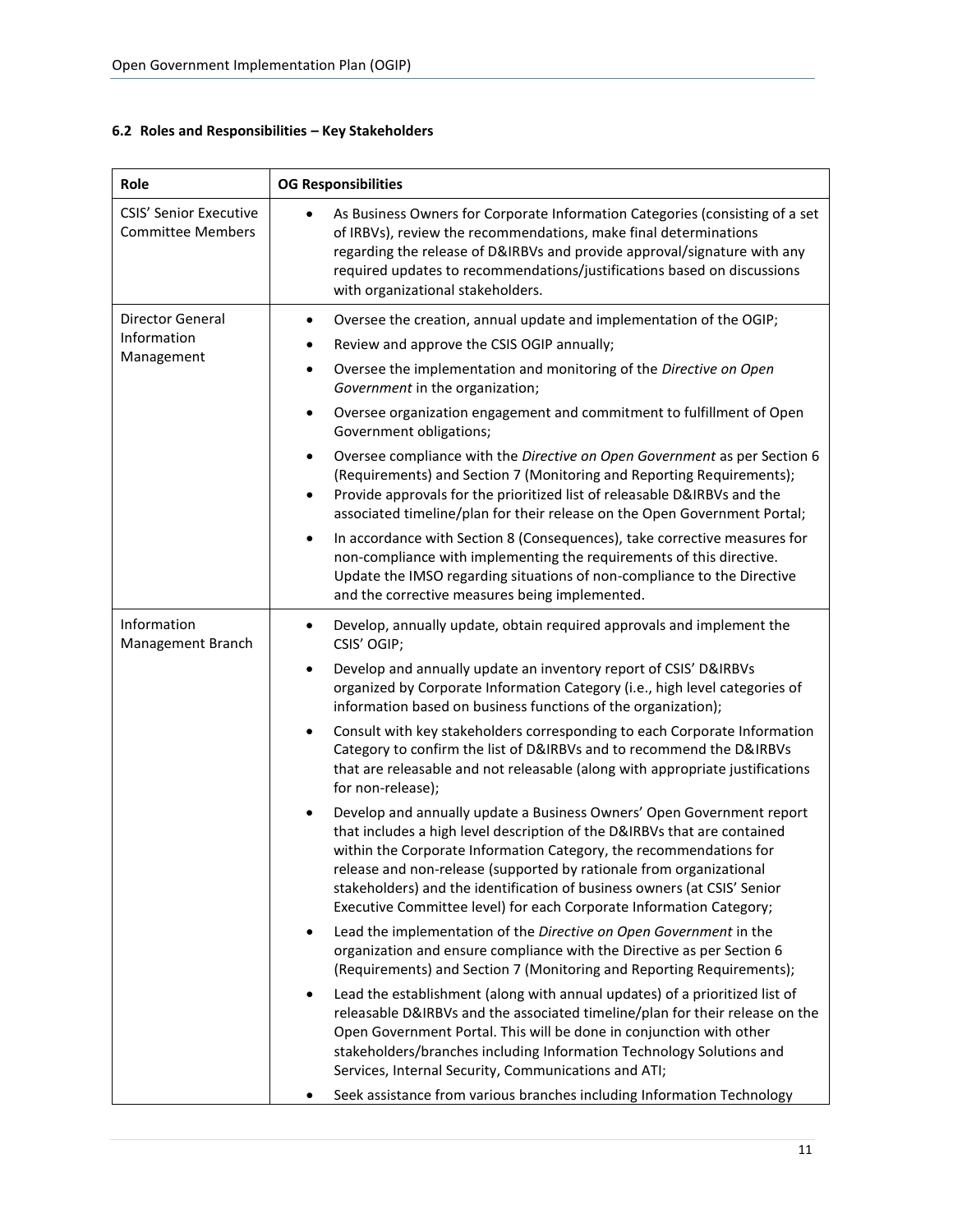|                                                                             | Solutions and Services, Communications, Internal Security and ATIP to<br>ensure that all D&IRBVs ready for publishing are in accessible and reusable<br>formats;<br>Work with Communications Branch to develop and implement the required<br>communication, awareness and engagement activities to enable the<br>execution of CSIS's OGIP;<br>Update the DG Information Management regarding situations of non-<br>$\bullet$<br>compliance to the Directive and implement required corrective measures.                                                                                                                                                                                                                                                                                   |
|-----------------------------------------------------------------------------|-------------------------------------------------------------------------------------------------------------------------------------------------------------------------------------------------------------------------------------------------------------------------------------------------------------------------------------------------------------------------------------------------------------------------------------------------------------------------------------------------------------------------------------------------------------------------------------------------------------------------------------------------------------------------------------------------------------------------------------------------------------------------------------------|
| Key stakeholders<br>across all business<br>functions of the<br>organization | Review, on an annual basis, the D&IRBVs Inventory Report provided by<br>$\bullet$<br>Information Management branch and provide any required updates to the<br>list of D&IRBVs and recommend the D&IRBVs that are releasable and not<br>releasable (along with justifications for non-release from an Open<br>Government Exception Criteria perspective [as provided by Treasury Board],<br>applicable exemptions under the Access to Information and Privacy acts, and<br>any other justifications based on legal, policy, security or other requirements<br>/risks).                                                                                                                                                                                                                     |
| <b>Internal Security</b><br><b>Branch</b>                                   | Provide required assistance to Information Management Branch in<br>$\bullet$<br>establishing a prioritized list of releasable D&IRBVs and the associated<br>timeline/plan for their release on the Open Government Portal;<br>Provide required assistance to ensure that all D&IRBVs ready for publishing<br>$\bullet$<br>are in accessible and reusable formats.                                                                                                                                                                                                                                                                                                                                                                                                                         |
| Access to Information<br>and Policy Branch                                  | Provide required assistance to Information Management Branch in<br>$\bullet$<br>establishing a prioritized list of releasable D&IRBVs and the associated<br>timeline/plan for their release on the Open Government Portal;<br>Provide required assistance to ensure that all D&IRBVs ready for publishing<br>٠<br>are in accessible and reusable formats.                                                                                                                                                                                                                                                                                                                                                                                                                                 |
| Information<br><b>Technology Solutions</b><br>and Services Branch           | Provide required assistance to Information Management Branch in<br>$\bullet$<br>establishing a prioritized list of releasable D&IRBVs and the associated<br>timeline/plan for their release on the Open Government Portal;<br>Provide required assistance to ensure that all D&IRBVs ready for publishing<br>٠<br>are in accessible and reusable formats;<br>Develop or modernize (as required) departmental information applications,<br>$\bullet$<br>systems or solutions in support of the Open Government initiative;<br>Make Information Management Branch aware of any new D&IRBVs that are<br>$\bullet$<br>being created as a result of IT projects being implemented.                                                                                                             |
| Communications<br><b>Branch</b>                                             | Provide required assistance to Information Management Branch in<br>$\bullet$<br>establishing a prioritized list of releasable D&IRBVs and the associated<br>timeline/plan for their release;<br>Provide required assistance to ensure that all D&IRBVs ready for publishing<br>٠<br>are in accessible and reusable formats;<br>Publish the OGIP and all identified and approved D&IRBVs (in accessible and<br>$\bullet$<br>reusable formats) to the Open Government Portal;<br>Work with Information Management Branch to develop and implement the<br>$\bullet$<br>required communication, awareness and engagement activities to enable<br>the execution of CSIS' OGIP and to ensure that the organization is aware of<br>the Open Government initiative and its impact to the Service; |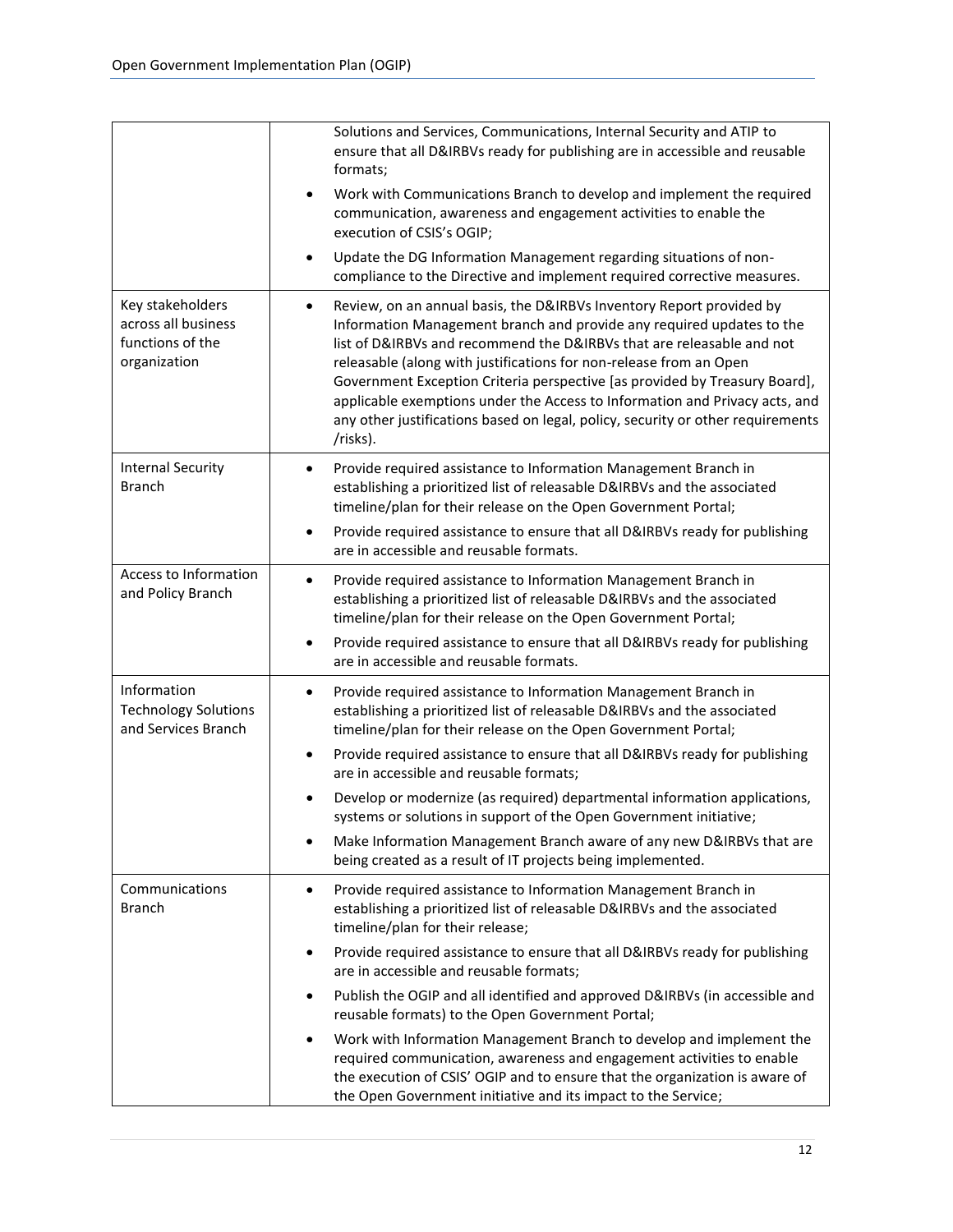| Respond to public inquiries on CSIS' OGIP and/or D&IRBVs published on the<br>Open Government Portal. |  |
|------------------------------------------------------------------------------------------------------|--|
|------------------------------------------------------------------------------------------------------|--|

#### <span id="page-12-0"></span>**6.3 Decision Processes**

#### **6.3.1 Open Government Implementation Plan (OGIP)**

The decision process for the OGIP will be as follows:

- 1. IM Branch to lead the creation and annual update of the OGIP.
- 2. Review and approval of annual OGIP (with sign-off) by Director General Information Management Branch.
- 3. Review and approval of annual OGIP (with sign-off) by IMSO (CIO).
- 4. Review and approval of initial (first year) OGIP only (with sign-off) by CSIS Deputy Head.

#### **6.3.2 Data and Information Resources of Business Value (D&IRBVs)**

The decision process (executed annually) for the D&IRBVs will be as follows:

- 1. Consulting with key stakeholders across CSIS business functions to confirm list of D&IRBVs and to obtain recommendations for release or non-release of D&IRBVs (along with appropriate justifications for nonrelease).
- 2. Consulting with business owners to review the recommendations and make a final determination of whether the D&IRBVs can be released. Business owners will provide their approval/signature with any required updates to recommendations/justifications based on their discussions with organizational stakeholders. This will be followed by a final review, amendments (as required) and approval/signature by IMSO.
- 3. Prioritizing D&IRBVs deemed eligible for release and establishing a timeline/plan for their release on the Open Government Portal. The prioritization list and timeline/plan will be reviewed/approved by DG IM and IMSO.
- 4. Ensuring all D&IRBVs ready for publishing are in accessible and reusable formats (via consultation with required stakeholders).
- <span id="page-12-1"></span>5. Publishing of authorized D&IRBVs on Open Government Portal.

#### **6.4 Communication, Awareness, and Engagement**

As the lead for Open Government, the Information Management Branch has already communicated, created awareness for and engaged with the IMSO (CIO) along with a few stakeholder branches at CSIS including Communication Branch and the Access to Information and Policy Branch.

During the first year, Communications Branch will be engaged in the review of the OGIP. Upon approval of the OGIP by Communications Branch and DG IM, the IMSO and Deputy Head will be engaged to review and approve the established OGIP. Thereafter, the DG IM and IMSO will sensitize all members of the CSIS Senior Executive Committee regarding the Directive on Open Government, OGIP, their role as business owners, roles of other stakeholders, and the approach that will be taken to identify and publish the D&IRBVs.

On an annual basis, consultations and discussions surrounding Open Government will be done with Business Owners and with key stakeholders across the organization. In addition, IM will work with the Communications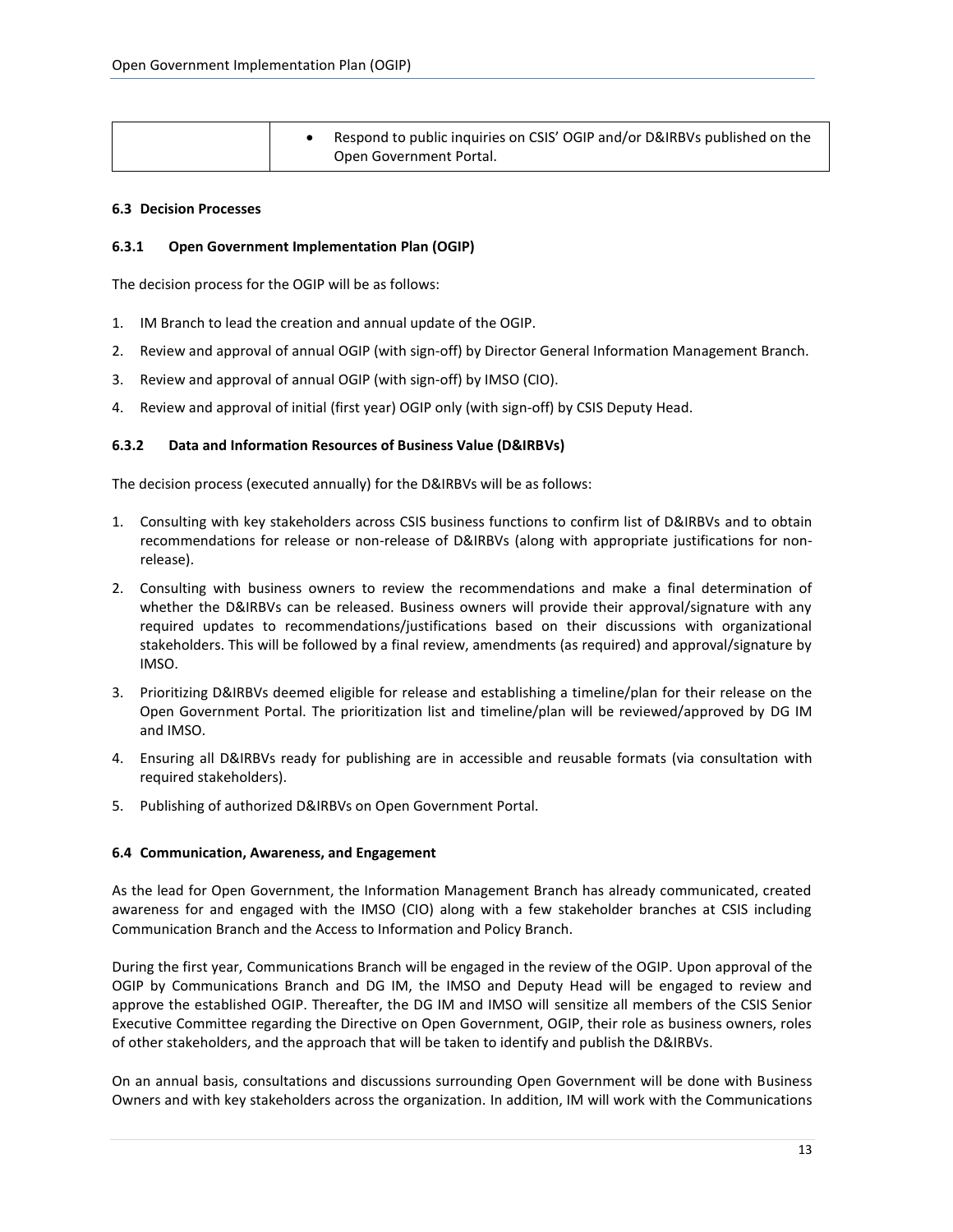Branch to develop and implement any other required communications, awareness and engagement activities to enable the execution of CSIS's OGIP and to ensure that the organization is aware of the Open Government initiative and its impact to the Service.

# <span id="page-13-0"></span>**7.** *Planning Table*

The following table outlines, in chronological order, CSIS's planned deliverables to achieve full compliance with the requirements set out in the *Directive on Open Government* by end of year 5 of the implementation plan (31 March 2020). The Directive requirements are as follow:

- 6.1: Maximizing the release of Government of Canada data and information under an open and unrestrictive licence designated by the Treasury Board of Canada Secretariat.
- 6.2: Ensuring that open data and open information is released in accessible and reusable formats via Government of Canada websites and services designated by TBS.
- 6.3: Establishing and maintaining comprehensive inventories of data and information resources of business value held by the department to determine their eligibility and priority, and to plan for their effective release.
- 6.4: Developing, posting to the designated website, implementing, and annually updating a departmental Open Government Implementation Plan (OGIP).
- 6.5: Maximizing the removal of access restrictions on departmental information resources of enduring value prior to transfer to Library and Archives Canada.
- 6.6: Ensuring that open government requirements in sections 6.1 to 6.5 of this directive are integrated in any new plans for procuring, developing, or modernizing departmental information applications, systems, or solutions in support of the delivery of programs and services.
- 7.1: Departmental information management senior officials, as designated by the deputy heads, are responsible for overseeing the implementation and monitoring of this directive in their department.

| <b>Reference</b>                                                   | <b>Deliverables / Milestones</b>                                                              | <b>Start Date</b>  | <b>End Date</b>    | <b>Status</b> |  |  |  |
|--------------------------------------------------------------------|-----------------------------------------------------------------------------------------------|--------------------|--------------------|---------------|--|--|--|
| Year 1 (Oct 9 <sup>th</sup> , 2014 to Oct 31 <sup>st</sup> , 2015) |                                                                                               |                    |                    |               |  |  |  |
| 6.4                                                                | CSIS's Open Government Implementation<br>Plan (OGIP) is developed                             | In Progress        | 31 October<br>2015 | Completed     |  |  |  |
| 6.4                                                                | Signatures in section 2 (Approvals) of CSIS's<br>OGIP                                         | In Progress        | 31 October<br>2015 | Completed     |  |  |  |
| 6.3                                                                | Methodology for establishing and analysing<br>the organization's existing D&IRBV<br>inventory | In Progress        | 31 October<br>2015 | Completed     |  |  |  |
| Year 2 (Nov 1st, 2015 to Oct 31st, 2016)                           |                                                                                               |                    |                    |               |  |  |  |
| 6.3                                                                | Establishing and Analysing the<br>organization's existing D&IRBV inventory to                 | 1 November<br>2015 | 31 March 2016      | Completed     |  |  |  |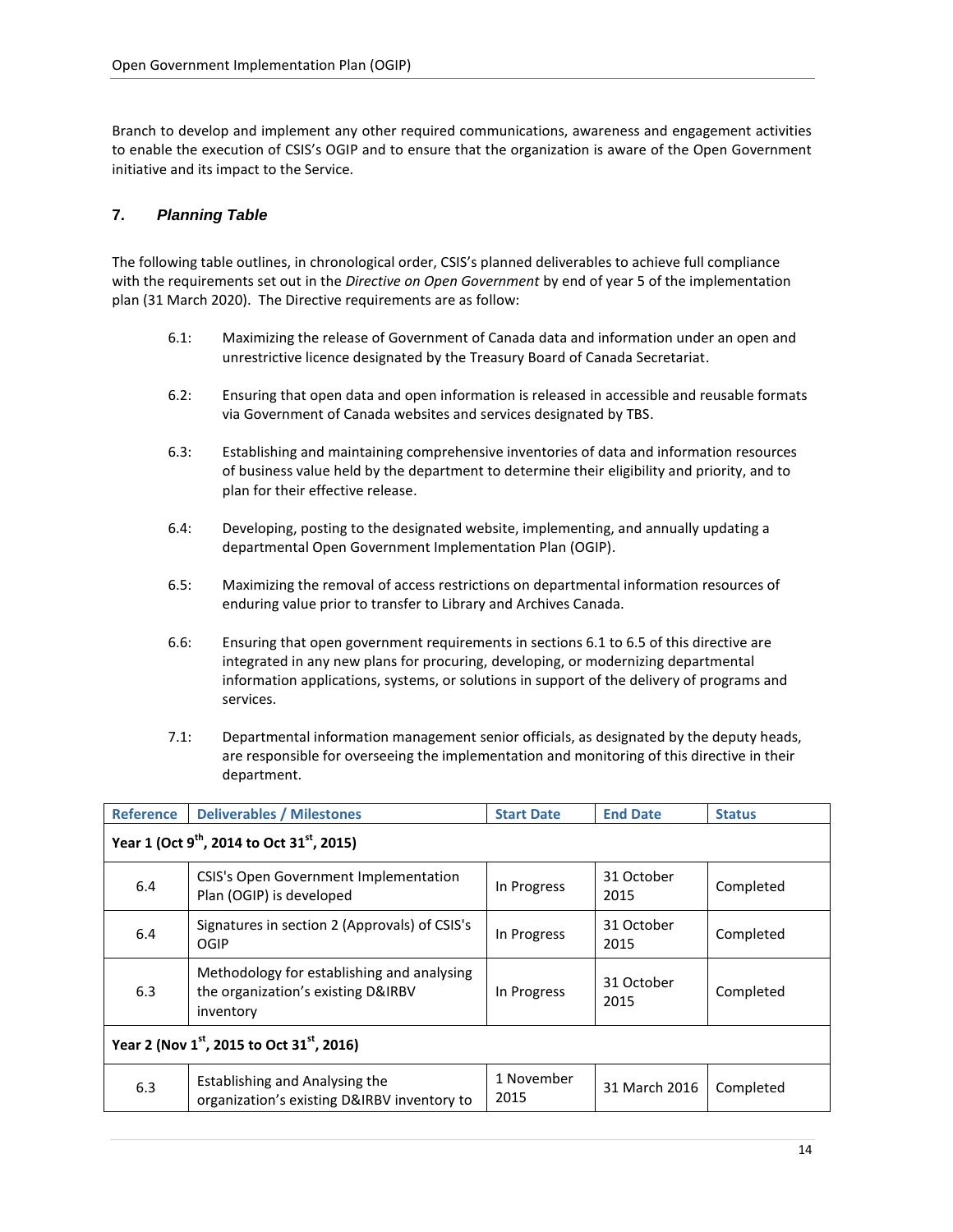|                                          | identify business owners                                                                                                                                                                                                                                                                    |                    |                      |           |  |
|------------------------------------------|---------------------------------------------------------------------------------------------------------------------------------------------------------------------------------------------------------------------------------------------------------------------------------------------|--------------------|----------------------|-----------|--|
| 6.3                                      | Determine eligibility for release of D&IRBVs<br>via consultation and approval process with<br>business owners and other organizational<br>stakeholders                                                                                                                                      | 1 April 2016       | 30 September<br>2016 | Completed |  |
| 6.4                                      | CSIS' first annual update to the OGIP (with<br>approvals)                                                                                                                                                                                                                                   |                    | 31 October<br>2016   | Completed |  |
| 6.2                                      | Establish release plan and process to<br>support the publication of eligible D&IRBVs                                                                                                                                                                                                        | 31 October<br>2015 | 31 October<br>2016   | Completed |  |
| 6.2                                      | Establish listing of accessible and reusable<br>formats to be used for D&IRBVs and the<br>conversion process that will be<br>implemented to ensure D&IRBVs are in<br>accessible and reusable formats                                                                                        | 31 October<br>2015 | 31 October<br>2016   | Completed |  |
| 6.4                                      | Establish monitoring and reporting<br>processes for assessing progress and<br>maintaining the currency of CSIS' OGIP                                                                                                                                                                        | 31 October<br>2015 | 31 October<br>2016   | Completed |  |
| 6.5                                      | Work with LAC to identify and establish a<br>mutually-agreeable solution for the release<br>of CSIS' information of enduring value that<br>is transferred to LAC                                                                                                                            | In Progress        | 30 June 2016         | Completed |  |
| 7.1                                      | Establish Performance framework for the<br>monitoring of CSIS' progress against the<br>activities and deliverables / milestones in<br>the OGIP                                                                                                                                              | 31 October<br>2015 | 31 October<br>2016   | Completed |  |
| 7.1                                      | Establish Performance framework for the<br>monitoring of CSIS's ongoing compliance to<br>the requirements of the Directive                                                                                                                                                                  | 31 October<br>2015 | 31 October<br>2016   | Completed |  |
| 7.1                                      | Establish process to ensure identification of<br>significant difficulties, gaps in performance,<br>or non-compliance to the Directive along<br>with determining and implementing<br>required corrective measures and reporting<br>and providing an update to DG IM, IMSO<br>and Deputy Head | 31 October<br>2015 | 31 October<br>2016   | Completed |  |
| Year 3 (Nov 1st, 2016 to Oct 31st, 2017) |                                                                                                                                                                                                                                                                                             |                    |                      |           |  |
| 6.3                                      | Update D&IRBVs Inventory and Business<br>Owners' Open Government Reports                                                                                                                                                                                                                    | 1 November<br>2016 | 30 June 2017         | Completed |  |
| 6.3                                      | Determine eligibility for release of D&IRBVs<br>via consultation and approval process with<br>organizational stakeholders, business<br>owners and IMSO                                                                                                                                      | 1 February<br>2017 | 30 June 2017         | Completed |  |
| 6.3                                      | Prioritize and establish timeline/plan for<br>release of eligible D&IRBVs                                                                                                                                                                                                                   | 1 July 2017        | 30 September<br>2017 | Completed |  |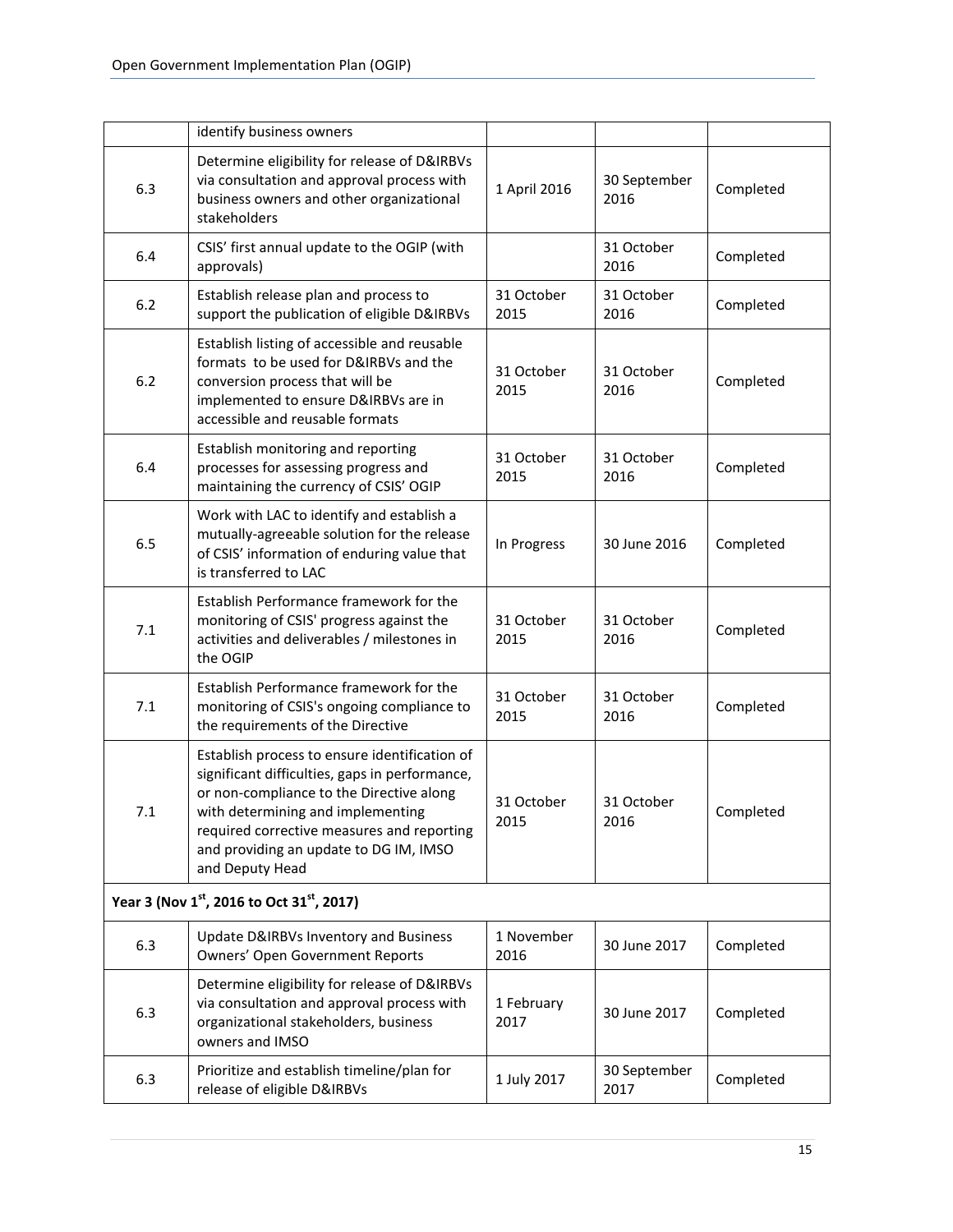| 6.2   | Update list of accessible and reusable<br>formats and conversion process (as<br>required) and implement conversion<br>process for D&IRBVs identified for release<br>to ensure they are in accessible and<br>reusable format | 1 July 2017        | 30 September<br>2017 | Completed          |
|-------|-----------------------------------------------------------------------------------------------------------------------------------------------------------------------------------------------------------------------------|--------------------|----------------------|--------------------|
| 6.2   | Update release process (as required) and<br>implement release process to publish<br>identified D&IRBVs to Open Government<br>Portal in accessible and reusable format                                                       | 1 July 2017        | 30 September<br>2017 | Completed          |
| 6.4   | Update established Open Government<br>Progress Reports on a monthly basis                                                                                                                                                   | 1 November<br>2016 | 31 October<br>2017   | Completed          |
| 6.4   | CSIS' second annual update to the OGIP<br>(with approvals)                                                                                                                                                                  | In progress        | 31 October<br>2017   | Completed          |
| 6.5   | Work with LAC to identify and establish a<br>mutually-agreeable solution for the release<br>of CSIS' information of enduring value that<br>is transferred to LAC                                                            | 1 Sep 2017         | 31 October<br>2017   | Completed          |
| 7.1   | Provide monthly updates for the established<br>Open Government Performance Measures<br>along with status of any identified action<br>items                                                                                  | 1 November<br>2016 | 31 October<br>2017   | Completed          |
| 7.1   | Progress against the activities and<br>deliverables / milestones in the CSIS OGIP is<br>regularly reported to the governance<br>structures in place to oversee the<br>implementation                                        | In progress        | 31 October<br>2017   | Completed          |
|       | Year 4 (Nov 1st, 2017 to Oct 31st, 2018)                                                                                                                                                                                    |                    |                      |                    |
| 6.3   | Update D&IRBVs Inventory and Business<br><b>Owners' Open Government Reports</b>                                                                                                                                             | 1 November<br>2017 | 30 June 2018         | Not Started        |
| 6.3   | Determine eligibility for release of D&IRBVs<br>via consultation and approval process with<br>organizational stakeholders, business<br>owners and IMSO                                                                      | 1 February<br>2018 | 30 June 2018         | <b>Not Started</b> |
| 6.3   | Prioritize and establish timeline/plan for<br>release of eligible D&IRBVs                                                                                                                                                   | 1 July 2018        | 30 September<br>2018 | Not Started        |
| $6.2$ | Update list of accessible and reusable<br>formats and conversion process (as<br>required) and implement conversion<br>process for D&IRBVs identified for release<br>to ensure they are in accessible and<br>reusable format | 1 July 2018        | 30 September<br>2018 | Not Started        |
| 6.2   | Update release process (as required) and<br>implement release process to publish<br>identified D&IRBVs to Open Government                                                                                                   | 1 July 2018        | 30 September<br>2018 | Not Started        |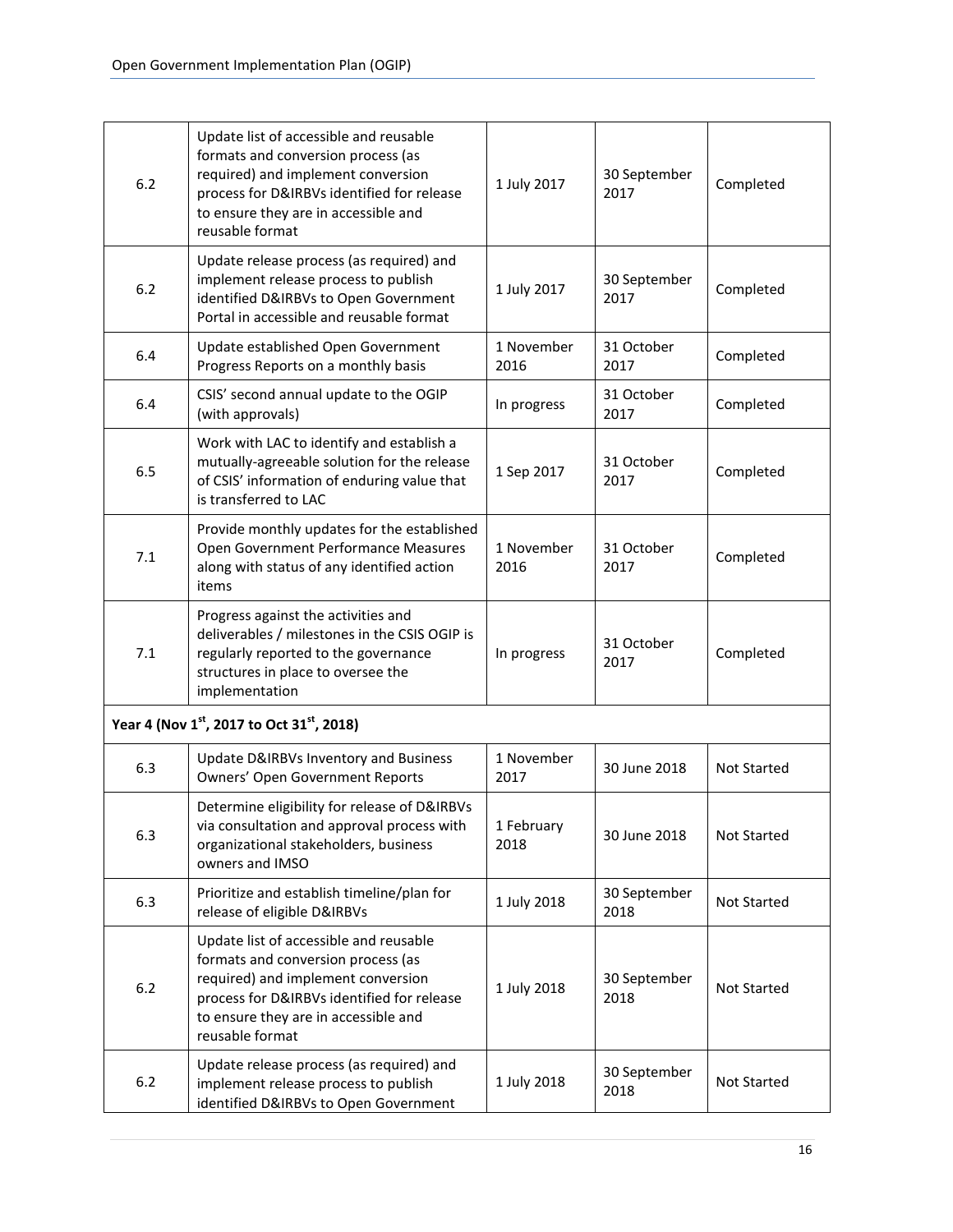|     | Portal in accessible and reusable format                                                                                                                                                                                    |                    |                      |                    |
|-----|-----------------------------------------------------------------------------------------------------------------------------------------------------------------------------------------------------------------------------|--------------------|----------------------|--------------------|
| 6.4 | Update established Open Government<br>Progress Reports on a monthly basis                                                                                                                                                   | 1 November<br>2017 | 31 October<br>2018   | <b>Not Started</b> |
| 6.4 | CSIS' third annual update to the OGIP (with<br>approvals)                                                                                                                                                                   |                    | 31 October<br>2018   | <b>Not Started</b> |
| 6.5 | Work with LAC to identify and establish a<br>mutually-agreeable solution for the release<br>of CSIS' information of enduring value that<br>is transferred to LAC                                                            | 1 Sep 2018         | 31 October<br>2018   | <b>Not Started</b> |
| 7.1 | Provide monthly updates for the established<br>Open Government Performance Measures<br>along with status of any identified action<br>items                                                                                  | 1 November<br>2017 | 31 October<br>2018   | <b>Not Started</b> |
| 7.1 | Progress against the activities and<br>deliverables / milestones in the CSIS OGIP is<br>regularly reported to the governance<br>structures in place to oversee the<br>implementation                                        |                    | 31 October<br>2018   | <b>Not Started</b> |
|     | Year 5 (Nov 1st, 2018 to Mar 31st, 2020)                                                                                                                                                                                    |                    |                      |                    |
| 6.3 | Update D&IRBVs Inventory and Business<br>Owners' Open Government Reports                                                                                                                                                    | 1 November<br>2018 | 30 June 2019         | Not Started        |
| 6.3 | Determine eligibility for release of D&IRBVs<br>via consultation and approval process with<br>organizational stakeholders, business<br>owners and IMSO                                                                      | 1 February<br>2018 | 30 June 2019         | Not Started        |
| 6.3 | Prioritize and establish timeline/plan for<br>release of eligible D&IRBVs                                                                                                                                                   | 1 July 2019        | 30 September<br>2019 | Not Started        |
| 6.2 | Update list of accessible and reusable<br>formats and conversion process (as<br>required) and implement conversion<br>process for D&IRBVs identified for release<br>to ensure they are in accessible and<br>reusable format | 1 July 2019        | 30 September<br>2019 | <b>Not Started</b> |
| 6.2 | Update release process (as required) and<br>implement release process to publish<br>identified D&IRBVs to Open Government<br>Portal in accessible and reusable format                                                       | 1 July 2019        | 30 September<br>2019 | Not Started        |
| 6.4 | Update established Open Government<br>Progress Reports on a monthly basis                                                                                                                                                   | 1 November<br>2018 | 31 March 2020        | Not Started        |
| 6.4 | CSIS' fourth annual update to the OGIP<br>(with approvals)                                                                                                                                                                  |                    | 31 October<br>2019   | <b>Not Started</b> |
| 7.1 | Provide monthly updates for the established<br>Open Government Performance Measures<br>along with status of any identified action                                                                                           | 1 November<br>2018 | 31 March 2020        | <b>Not Started</b> |